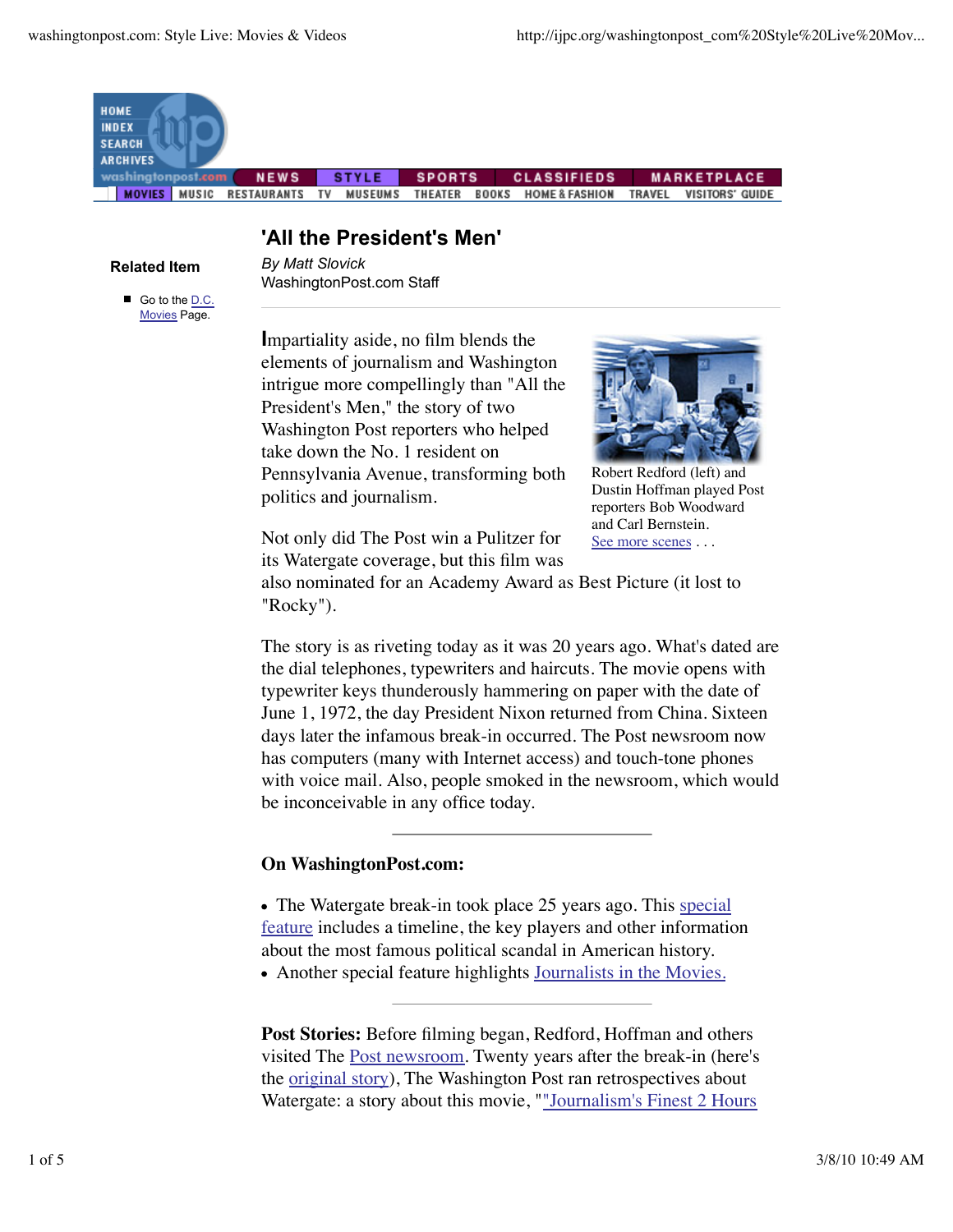and 16 Minutes," speculation on the probable identity of Deep Throat and editor Ben Bradlee's reflections on those pivotal 26 months.

**Washington Sites and Mentions:** The Watergate; Hotel Washington; Lincoln Memorial; Jefferson Memorial; Library of Congress; Capitol; White House; The Washington Post parking lot; Department of Justice Building; Lafayette Square; Kennedy Center; Apt. 519 Webster House, 1718 P St. NW (Woodward's apartment in the film, but he actually lived in No. 617); 9702 Montauk Ave., Bethesda, Md. (former home of bookkeeper Judy Hoback); San Souci restaurant.

**It Wasn't Washington:** The scenes in The Washington Post newsroom were shot on a sound stage (you couldn't expect a news operation to shut down so a few movie scenes could be shot, could you?). The set builders actually took newspapers, trash and other objects from The Post to make the set more realistic. Those blue and orange filing cabinets in the film are no longer in the newsroom. In her book "Personal History," Katharine Graham, who was president and publisher of The Post at this time, wrote: "In the end, we didn't allow filming in the newsroom. ... Instead, an exact duplicate of The Post's newsroom, including the stickers on Ben's secretary's desk, was created in Hollywood (for a mere \$450,000 it was reported), and in the interests of authenticity, several tons of assorted papers and trash from the desks throughout our newsroom were shipped to California for props. We did cooperate to the extent of allowing the filmmakers to shoot the entrance to the newspaper building, elevators and certain production facilities, as well as a scene in the parking lot."

**Film Background:** The movie was based on the book of the same name by Woodward and Bernstein. However, city editor Barry Sussman, who played a vital role in helping the two young reporters, was written out of the film. And in his memoirs published in 1995, Bradlee wrote that Howard Simons, the late Post managing editor, "never really got over his resentment" at feeling that his role in Watergate was "fatally shortchanged" in "All the President's Men." "Our relationship . . . was never the same after the film."

**Who Is Deep Throat?** Only a few people know the true identity of Deep Throat. Woodward promised that he would use the source only as deep background. The nickname comes from the controversial, X-rated movie "Deep Throat," which was in theaters at the time.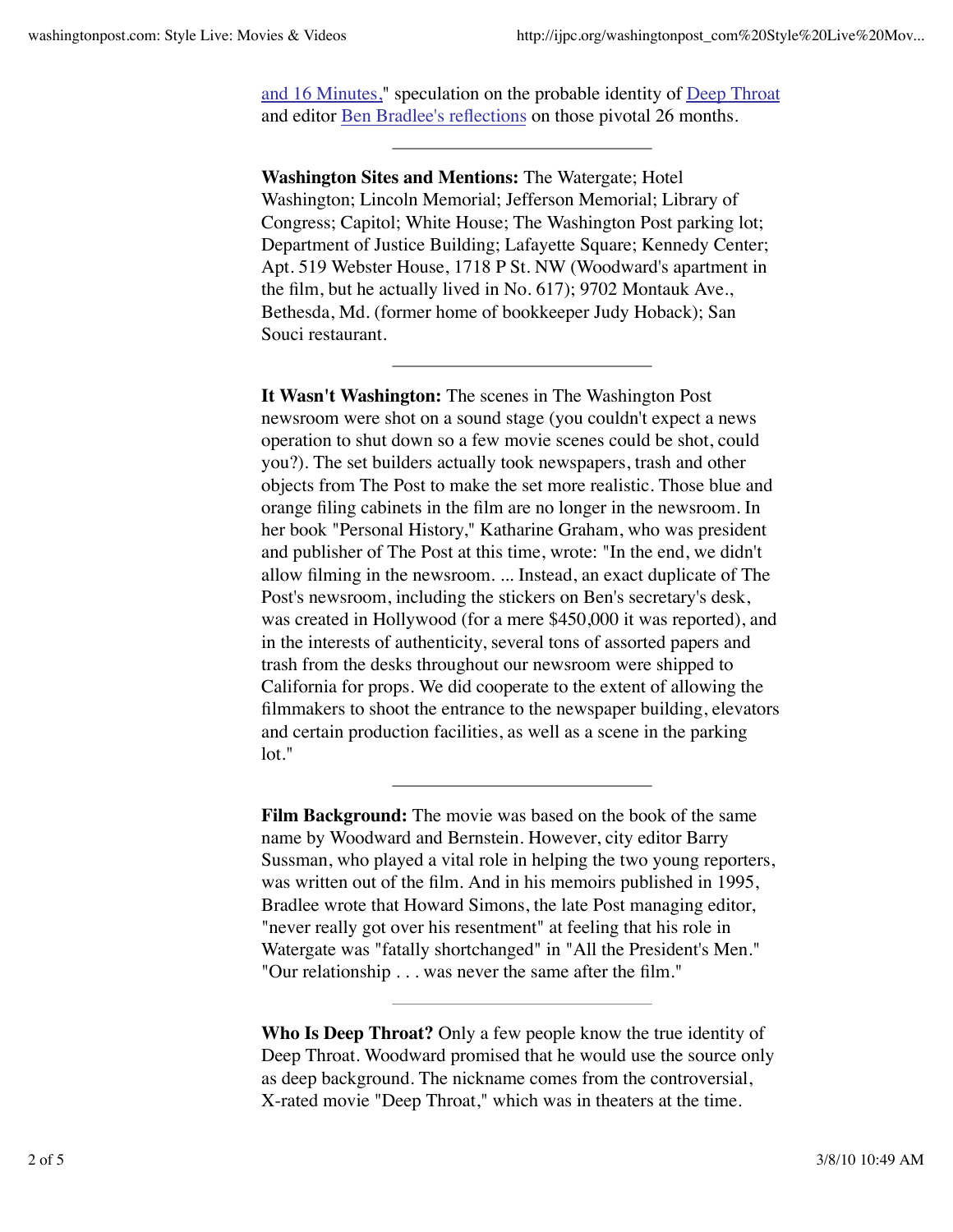"Deep Throat" was not filmed in Washington.

**What Happened to . . .:** We don't want to take up valuable cyberspace with a list of everyone who received a conviction. We all know that Nixon didn't live at the White House after Aug. 9, 1974. Woodward is still at The Post as assistant managing editor of investigations. He has written a number of books, most recently "The Choice" about Bill Clinton and Bob Dole. Bradlee retired from The Post in 1991 but is listed as a vice president at large. Bernstein left the newspaper shortly after Watergate to become bureau chief of ABC News, where he stayed less than two years. He hasn't been permanently attached to any news organization since that time. He writes books and occasional freelance articles. He recently wrote a book about Pope John Paul II.

**Plot:** Washington Post reporters Bob Woodward (Robert Redford) and Carl Bernstein (Dustin Hoffman) are assigned to cover a routine burglary at the National Democratic Committee headquarters at the Watergate offices (read their story from June 19, 1972). Two of the burglars have the phone number of Howard Hunt, a White House aide and CIA consultant. Woodward and Bernstein start digging. Interviews with other aides and cabinet members uncover contradictory stories.

Their investigation is helped by a high-level source called Deep Throat (Hal Holbrook), who would meet Woodward in a dark parking garage.

The reporters are constantly challenged by Ben Bradlee (Jason Robards), The Post's executive editor. When some of the other editors question the newspaper's coverage, Bradlee stands by his young reporters and prints the articles.

Their investigation uncovers involvement all the way up to President Richard Nixon. And as the White House continues to deny any wrongdoing, The Post continues to print story after damaging story. The Watergate scandal eventually helps take down Nixon, who resigns in August 1974.

## **Memorable Scenes:**

- Woodward's first meeting with Deep Throat, who lights a cigarette in a dark, dismal parking garage.
- Bernstein wheedles himself into house of Judy Hoback (the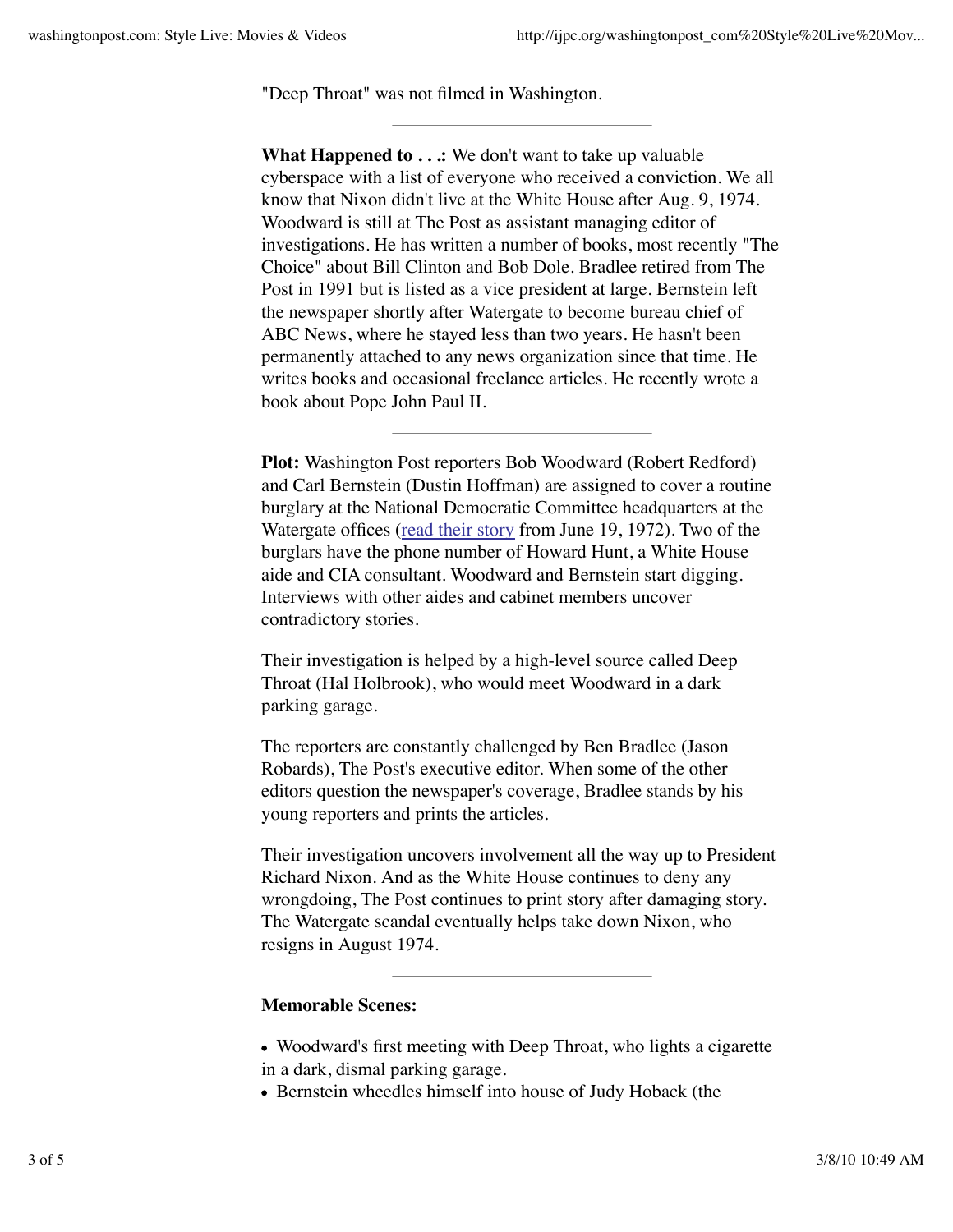bookkeeper for the Committee for the Re-Election of the President) and ends up staying for hours drinking coffee and subtly interrogating her.

The reporters need another confirmation before Bradlee will run the story implicating H.R. Haldeman, the president's chief of staff and the "second most powerful man in Washington." Bernstein calls a source and says he will count to 10. If he reaches 10 and the source is still on the line, that will verify the Haldeman is involved. The source stays on the line. He rushes across the newsroom to tell Woodward. The two then race to the elevator to tell Bradlee, who is leaving. Bradlee gives the okay to print the story.

• Woodward and Bernstein turn up the radio and type notes to each other after Deep Throat tells them their lives are in danger and that they are probably being bugged.

## **Memorable Lines:**

• "Follow the money": Deep Throat to Woodward.

"Print that baby": Bradlee to Woodward and Berstein about the story that will implicate John Mitchell, the former attorney general.

"Nothing's riding on this except the first amendment of the Constitution, freedom of the press and maybe the future of this country": Bradlee to Woodward and Bernstein after they discovered the mass involvement in the cover-up.

**Rating:** PG for language.

**Release Date:** 1976 (by Warner Bros.).

**Running Time:** 2 hours, 16 minutes.

**Director:** Alan J. Pakula

**Cast:** Robert Redford (Bob Woodward); Dustin Hoffman (Carl Bernstein); Jason Robards (Ben Bradlee); Hal Holbrook (Deep Throat); Jack Warden (Harry Rosenfeld); Martin Balsam (Howard Simons); Jane Alexander (Judy Hoback, the bookkeeper for the Committee for the Re-Election of the President); Meredith Baxter (Debbie Sloan); Ned Beatty (Martin Dardis); Stephen Collins (Hugh Sloan Jr.); Lindsay Crouse (Kay Eddy); Polly Holliday (Dardis's secretary); F. Murray Abraham (first arresting officer); Frank Wills, the security guard at the Watergate who called the police, plays himself.

## **Total Oscar Nominations:** 8.

**Oscar Wins:** Jason Robards, best supporting actor; William Goldman, best adapted screenplay; George Jenkins and George Gaines, best art direction; Arthur Piantadosi, Les Fresholtz, Dick Alexander and Jim Webb, best sound.